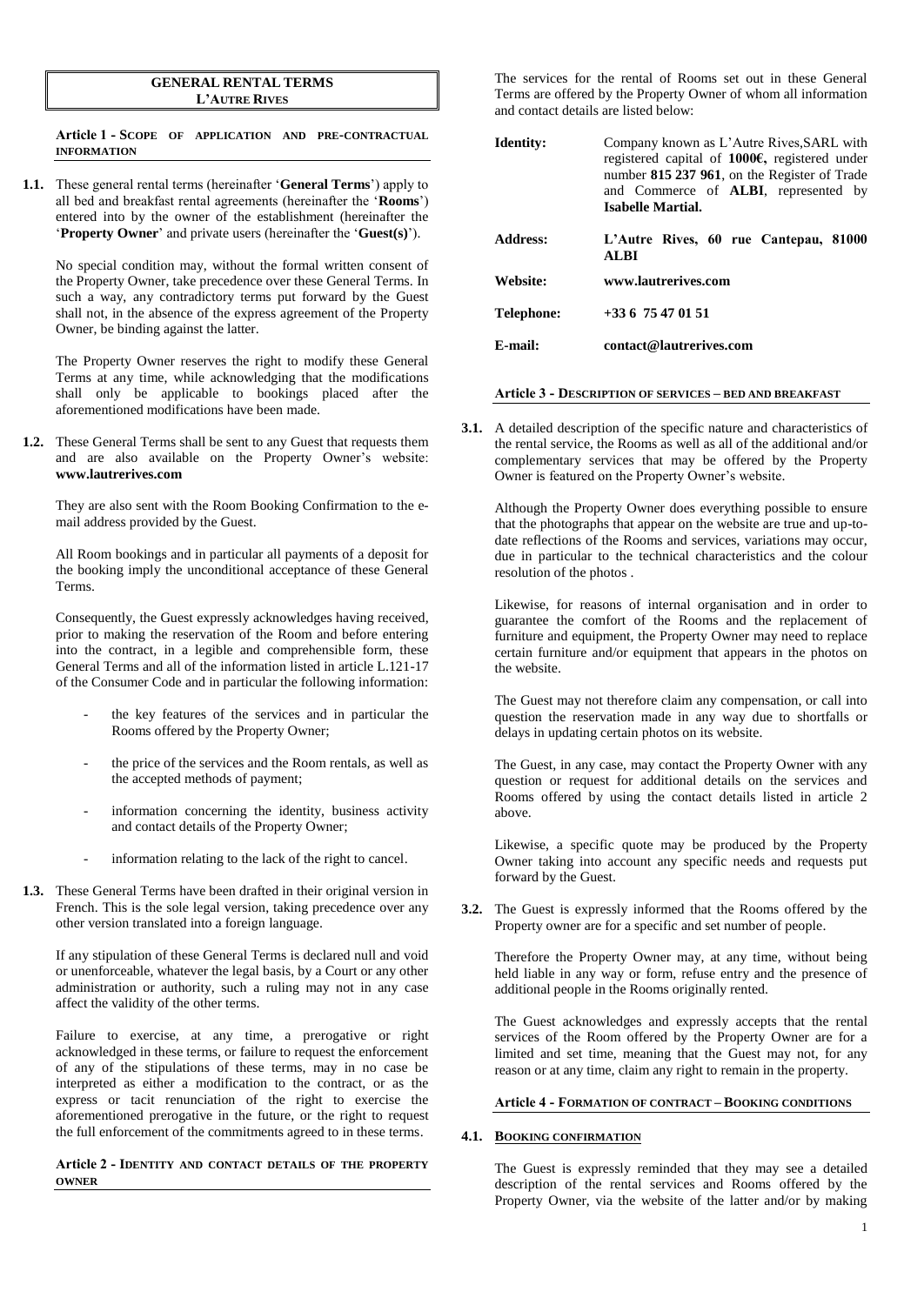contact with the Property Owner using the contact details set out in article 2 above.

Whatever the method of contact used, the Property Owner shall send the Guest, to his or her postal address or e-mail address, as specified by the Guest, a booking confirmation (hereinafter the '**Booking Confirmation**' containing the details of the room(s) reserved, the price and methods of payment, including the deposit referred to in article 4.2 below, as well as these General Terms.

## **4.2. PAYMENT OF DEPOSIT**

4.2.1.Unless agreed otherwise by the Property Owner, the formation of a rental contract is expressly dependent on the prior payment of a deposit of fifty percent (50%) of the total amount of the booking made, including taxes.

The Guest shall be informed of the need to pay this deposit and the methods of payment in accordance with article 5.2 below, when receiving the Booking Confirmation detailed in article 4.1 above.

It is expressly agreed that the payment of the percentage set out above represents a '**deposit**', therefore excluding its qualification as a 'security deposit' pursuant to the provisions of article L.131-1 of the Consumer Code.

Consequently, the payment of this deposit by the Guest and its receipt by the Property Owner is a firm and definitive commitment by the Parties to the rental agreement, subject to the stipulations of articles 4.5 and 4.6 below.

Any deposit paid by the Guest is cashed upon receipt by the Property Owner as a firm and definitive validation of the reservation of the Room(s) and is deducted from the invoice for the full amount of the stay.

It should be noted that the payment of a deposit by the Guest implies the unconditional acceptance of these General Terms.

4.2.2.Notwithstanding the stipulations set out above, for reasons of internal organisation of the establishment and for stays of less than **2** nights, the Property Owner reserves the right to request that the Guests makes full cash payment prior to any firm and definitive reservation of Rooms.

In this case, the Guest shall be expressly informed of this when receiving the Booking Confirmation sent by the Property Owner.

## **4.3. ONLINE BOOKING AND PAYMENT**

4.3.1.The Guest may book a Room directly from the Property Owner's website. In this case, the following steps must be followed:

**i.** Enter the address of the website and follow the instructions on said site.

- **ii.** Complete, in accordance with the instructions given online, the booking form provided where the Guest's personal details must appear, in particular surnames, forenames, address, e-mail address.
- **iii.** Check the booking information and if necessary identify and correct any errors or omissions.
- **iv.** Confirm the booking, the total price including taxes, as well as the payment of the deposit in accordance with the conditions set out in article 4.2 above.
- **v.** Follow the instructions of the online payment server in order to pay the price including taxes or the required deposit pursuant to article 4.2.
- **vi.** The Guest shall then immediately receive a booking confirmation via e-mail, specifying the acceptance of payment and providing confirmation of the booking made.
- 4.3.2.Having chosen to book online the Guest shall confirm the booking, by consulting a summary on the screen, clicking on the tab 'booking confirmation with obligatory payment' to show his or her commitment, acknowledgement and acceptance of these General Terms and the booking made.

At the end of the booking process, it is recommended that the Guest downloads, saves or prints these General Terms.

# **4.4. LACK OF THE RIGHT TO CANCEL**

**Pursuant to article L.121-21-8, 12° of the Consumer Code and notwithstanding the modification and cancellation terms set out in articles 4.5 and 4.6 below, the Guest is expressly informed that they may not benefit from the legal right to cancel set out in article L.121-21 of the Consumer Code**.

## **4.5. MODIFICATION / CANCELLATION BY THE GUEST**

4.5.1.Unless otherwise agreed by the Property Owner, Room bookings or arrival dates may not be changed by the Guest without the Property Owner's consent, from the time that they are approved and finalised and in particular following receipt of the deposit referred to in article 4.2 above.

In any event, the Guest agrees to inform the Property Owner of any late arrival in relation to the agreed date and time and in any event of arrivals after **7pm** pursuant to article 6.1 below.

In the absence of any information and if the Guest does not arrive before the obligatory arrival times set out in article 6.1 below, unless agreed otherwise by the Property Owner, the booking shall be deemed to have been cancelled by the Guest and the Property Owner may dispose freely of the Rooms.

- 4.5.2.Other than in the case of a *force majeure* event, in the event that the Guest cancels the booking:
	- eight (8) weeks or more before the start date of the stay: the Property Owner agrees to refund the Guest all of the deposit paid after deduction of the amount of five euros in respect of bank charges, except booking case as part of a non-refundable promotion;
	- less than eight (8) weeks before the start date of the stay: the Property Owner shall keep all of the deposit paid;
	- less than eight (8) calendar days before the start date of the stay: the Property Owner (**i**) shall keep all of the deposit paid and (**ii**) reserves the right to request the full amount, including taxes, for all nights booked, excluding additional services that have not been used.
- 4.5.3.Likewise, in the event that the Guest does not arrive, without giving notification or warning to the Property Owner, as in the case of a shortened stay, the Property Owner shall keep the whole deposit that has been paid and reserves the right to request the full amount, including taxes, for all of the nights book, with the exclusion of additional services that have not been used.
- 4.5.4.In any event, the Guest agrees to inform the Property Owner of any modification and/or cancellation by any written means (letter, fax, e-mail).

#### **4.6. MODIFICATION / CANCELLATION BY THE PROPERTY OWNER**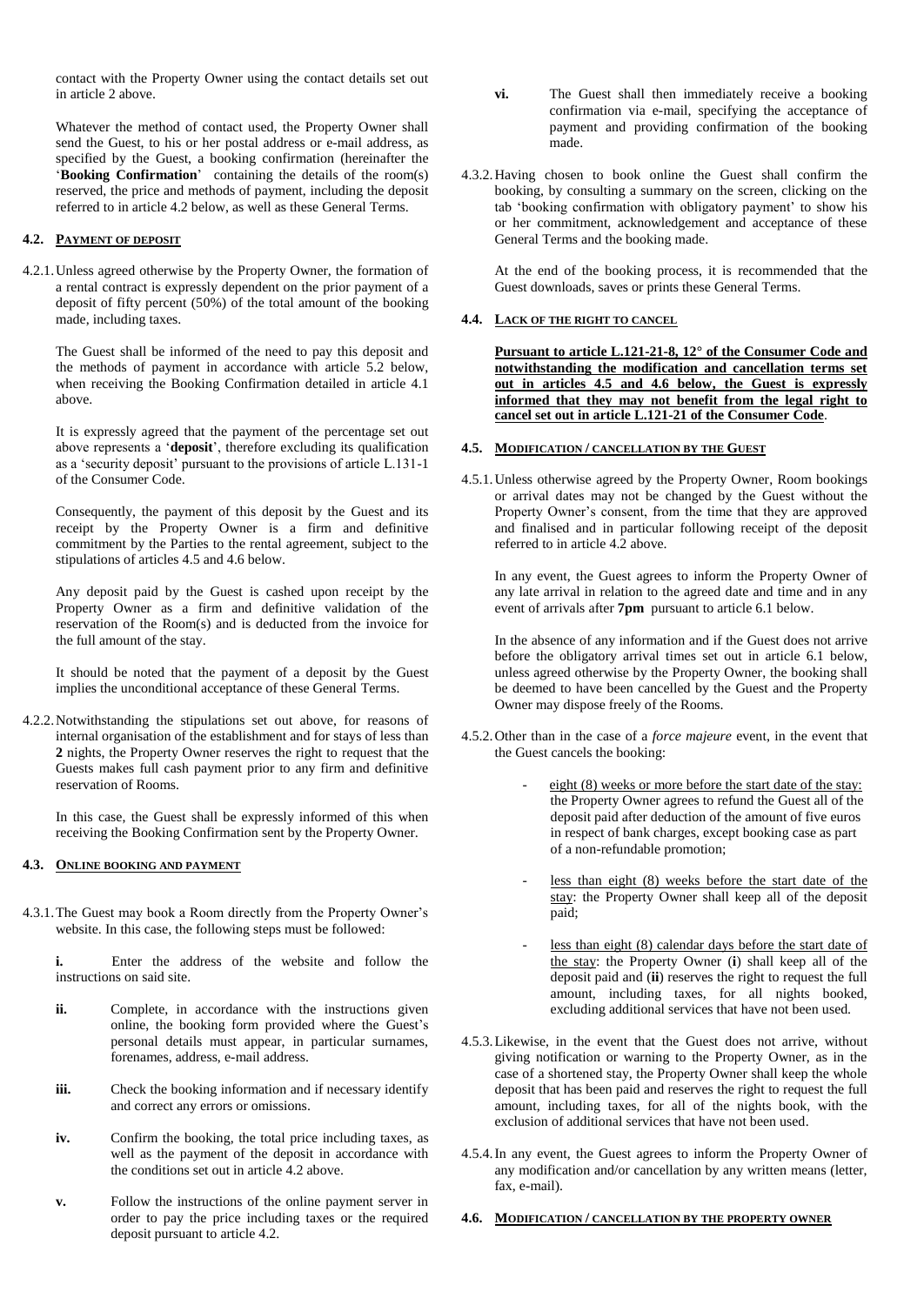4.6.1.Due to the management constraints that are inherent to the reservation of Rooms and for reasons of safety and/or temporary refurbishment of Rooms, the Property Owner reserves the right to change the Room that was initially reserved for a Room of the same size and standard or of a superior size and standard.

In this event and without the specific consent of the Property Owner, the Guest may not request any reduction in the price of the reservation made.

- 4.6.2.Other than in the case of a *force majeure* event, in the case of cancellation of the booking by the Property Owner:
	- less than eight (8) weeks before the start date of the stay: the Property Owner shall refund the Guest the full deposit paid;
	- less than eight (8) calendar days: the Property Owner (i) shall refund the full deposit paid and, in the absence of an amicable solution being found to relodge the Guest (**ii**) shall pay compensation equal to the full amount including taxes, for all nights booked, with the exclusion of additional services that have not been used.
- 4.6.3.In any event, the Property Owner agrees to inform the Guest of any modification and/or cancellation by any written means (letter, fax, e-mail).

#### **Article 5 - PRICE AND METHODS OF PAYMENT**

# **5.1. PRICE**

The price of Room rentals and all additional or complementary services is indicated by the Property Owner on their website and/or in all brochures, documents and internet platforms sent to and/or accessible to the Guest.

Unless indicated otherwise, these prices include all taxes and are calculated using the rate of VAT applicable on the day of booking with the exception of the occupancy tax.

The Property Owner reserves the right to modify their prices at any time, while acknowledging that these price modifications shall only apply to bookings made after those modifications have been made.

### **5.2. METHODS OF PAYMENT**

On the departure date, the Property owner shall create an invoice for the full amount, including taxes, for the stay booked, deducting the deposit already paid pursuant to article 4.2 above.

The outstanding balance is payable by the Guest on their departure date. Any additional services used by the Guest during their stay shall also be invoiced and payable at the end of the stay.

The methods of payment available to the Guest are: *cash, credit card (Visa, Mastercard) , transfer, french cheque, holiday vouchers(ANCV)***…**

#### **Article 6 - OBLIGATIONS OF THE PROPERTY OWNER**

**6.1.** Subject to the correct completion by the Guest of all of the booking formalities and in particular the payment of the deposit set out in article 4.2 above, the Property Owner agrees to make available to the Guest the Room(s) booked on the agreed dates and for the agreed length of stay.

On this matter, unless otherwise agreed by the Property Owner, the Guest is expressly informed below of the obligatory arrival and departure times:

- Arrival times: 5pm, please note that the Guest must inform the Property Owner of any arrival later than **7pm**
- Departure times: no later than **11am.**
- **6.2.** Subject to the clauses of article 4.6.1. above, the Property Owner agrees to guarantee that the Guest shall have peaceful enjoyment of the Room rented and access to its equipment and furniture.

# **Article 7 - GUEST'S OBLIGATIONS**

#### **7.1. USE OF THE ROOMS AND PREMISES**

7.1.1.The Guest is bound to use and enjoy the Room(s) rented peacefully and with due care. This also applies to the furniture and equipment within it.

It is strictly forbidden to smoke in the Rooms as well as in the common areas of the Property Owner's establishment.

More broadly, in order to guarantee the quiet and peaceful enjoyment of the premises for all of the Property Owner's Guests, each Guest agrees to behave in a courteous and reasonable manner and to respect any rules given by the Property Owner and that do not appear in these General Terms

7.1.2.Pursuant to article 1731 of the Civil Code, the Guest is presumed to have received the Room rented, its furniture and equipment in a good state of use and conservation and is bound to return it to the Property Owner in the same state.

Consequently the Guest must answer for and is bound to pay compensation for any degradation and/or loss arising during their stay, rendering the Room rented unfit for its purpose and for any further rentals, unless this damage and/or loss is accidental.

The Guest must inform the Property Owner of any complaints they have concerning the compliance and/or the state of the Rooms booked within three (3) calendar days to be counted from their arrival on the premises.

In any event, the Guest must inform the Property Owner as soon as possible of any incident, degradation and/or damage that may occur whether or not they are responsible, from the time of their arrival at the premises and for their entire stay.

7.1.3 A set of keys (front door of the house and the room) and a beep to open and close the gate is delivered to the customer upon arrival. It must be returned to the establishment. In case of loss or theft, the customer must pay a lump sum of  $\epsilon$  75 corresponding to the expenses related to the purchase of the keys and the beep.

# **7.2. ANIMALS**

Unless agreed otherwise at the time of booking, pets are not permitted in the Property Owner's establishment.

Failure to respect this rule may lead the Property Owner to cancel the Guest's stay, without the latter being entitled to any right to receive a refund or any type of compensation whatsoever.

Guide dogs for the blind or partially sighted are however accepted by the Property Owner, unless otherwise indicated at the time of booking.